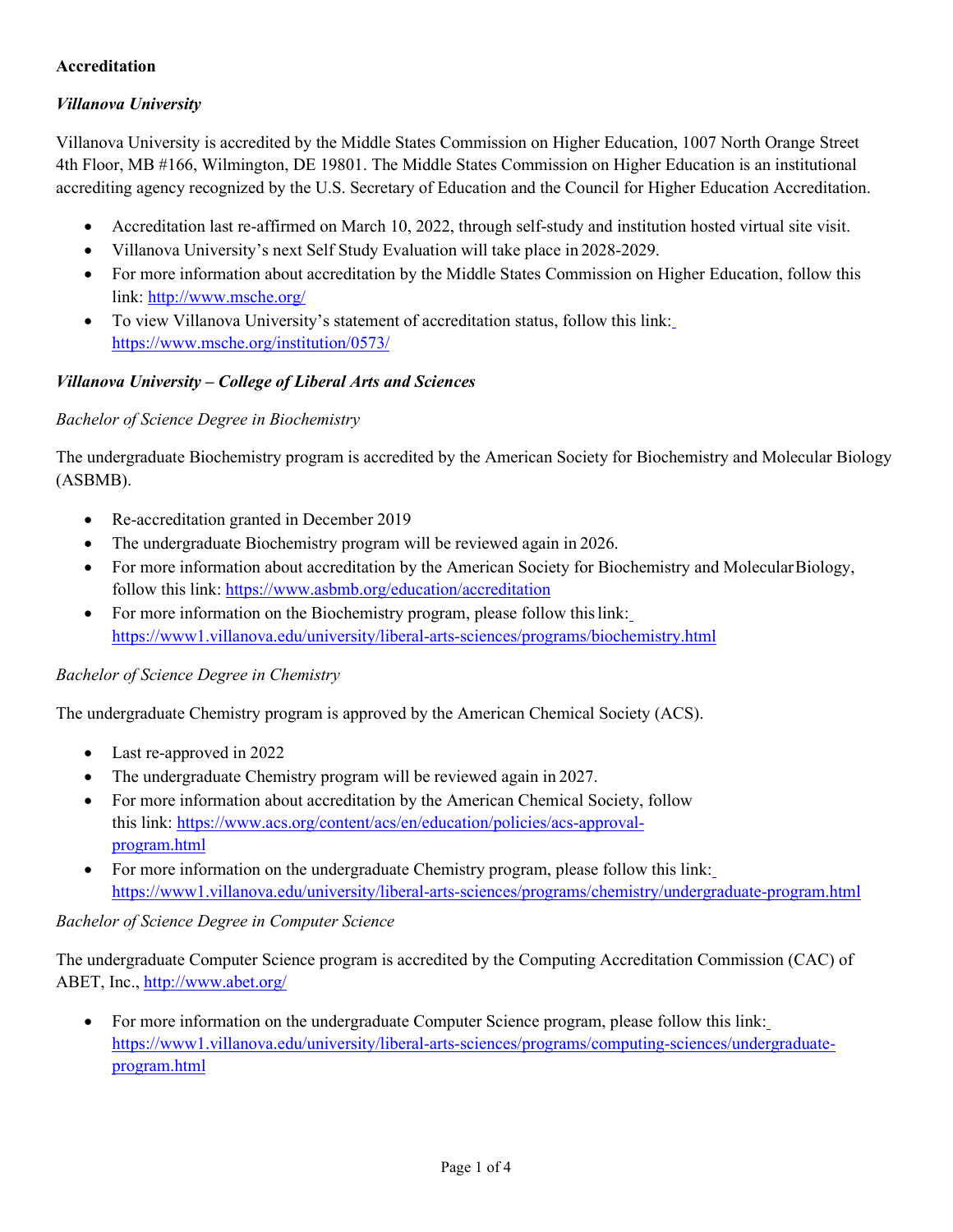The MPA Program is fully accredited by the National Association of Schools of Public Affairs and Administration (NASPAA).

- Accreditation last re-approved in 2016.
- The MPA Program will be reviewed again in 2023.
- For more information about accreditation by the National Association of Schools of Public Affairs and Administration (NASPAA), follow this link: <https://www.naspaa.org/accreditation>
- For more information on the MPA Program, please follow this link: https://www1.villanova.edu/university/liberal-arts-sciences/programs/public-administration/graduateprograms/masters.html

#### *Master of Science Degree in Counseling – Clinical Mental Health Program*

The Clinical Mental Health Counseling Program by the Council for Accreditation of Counseling and Related Educational Programs (CACREP).

- Accreditation granted in August 2015.
- The Clinical Mental Health Counseling Program will be reviewed again in 2023.
- For more information about accreditation by the Clinical Mental Health Counseling Program by the Council for Accreditation of Counseling and Related Educational Programs (CACREP), follow this link[:](http://www.cacrep.org/) <http://www.cacrep.org/>
- For more information on the Clinical Mental Health Counseling Program, please follow this link[:](https://www1.villanova.edu/university/liberal-arts-sciences/programs/education-counseling/graduate-programs/ms-counseling/clinical-mental-health.html) [https://www1.villanova.edu/university/liberal-arts-sciences/programs/education-counseling/graduate-programs/ms](https://www1.villanova.edu/university/liberal-arts-sciences/programs/education-counseling/graduate-programs/ms-counseling/clinical-mental-health.html)[counseling/clinical-mental-health.html](https://www1.villanova.edu/university/liberal-arts-sciences/programs/education-counseling/graduate-programs/ms-counseling/clinical-mental-health.html)

#### *Master of Science Degree in Counseling – School Counseling*

The Clinical Mental Health Counseling Program by the Council for Accreditation of Counseling and Related Educational Programs (CACREP).

- Accreditation granted in August 2015.
- The School Counseling Program will be reviewed again in 2023.
- For more information about accreditation by the Clinical Mental Health Counseling Program by the Council for Accreditation of Counseling and Related Educational Programs (CACREP), follow this link: <http://www.cacrep.org/>
- For more information on the School Counseling Program, please follow this link: [https://www1.villanova.edu/university/liberal-arts-sciences/programs/education-counseling/graduate](https://www1.villanova.edu/university/liberal-arts-sciences/programs/education-counseling/graduate-programs/ms-counseling/school-counseling.html)[programs/ms-counseling/school-counseling.html](https://www1.villanova.edu/university/liberal-arts-sciences/programs/education-counseling/graduate-programs/ms-counseling/school-counseling.html)

#### *Villanova University – College of Engineering*

The undergraduate programs of Chemical Engineering, Civil Engineering, Computer Engineering, Electrical Engineering, and Mechanical Engineering (all of the undergraduate engineering programs at Villanova) are accredited by the Engineering Accreditation Commission (EAC) of the ABET Inc.,<http://www.abet.org/>

• For more information on the College of Engineering's undergraduate programs, please follow this link: <https://www1.villanova.edu/content/university/engineering/academic-programs/undergraduate.html>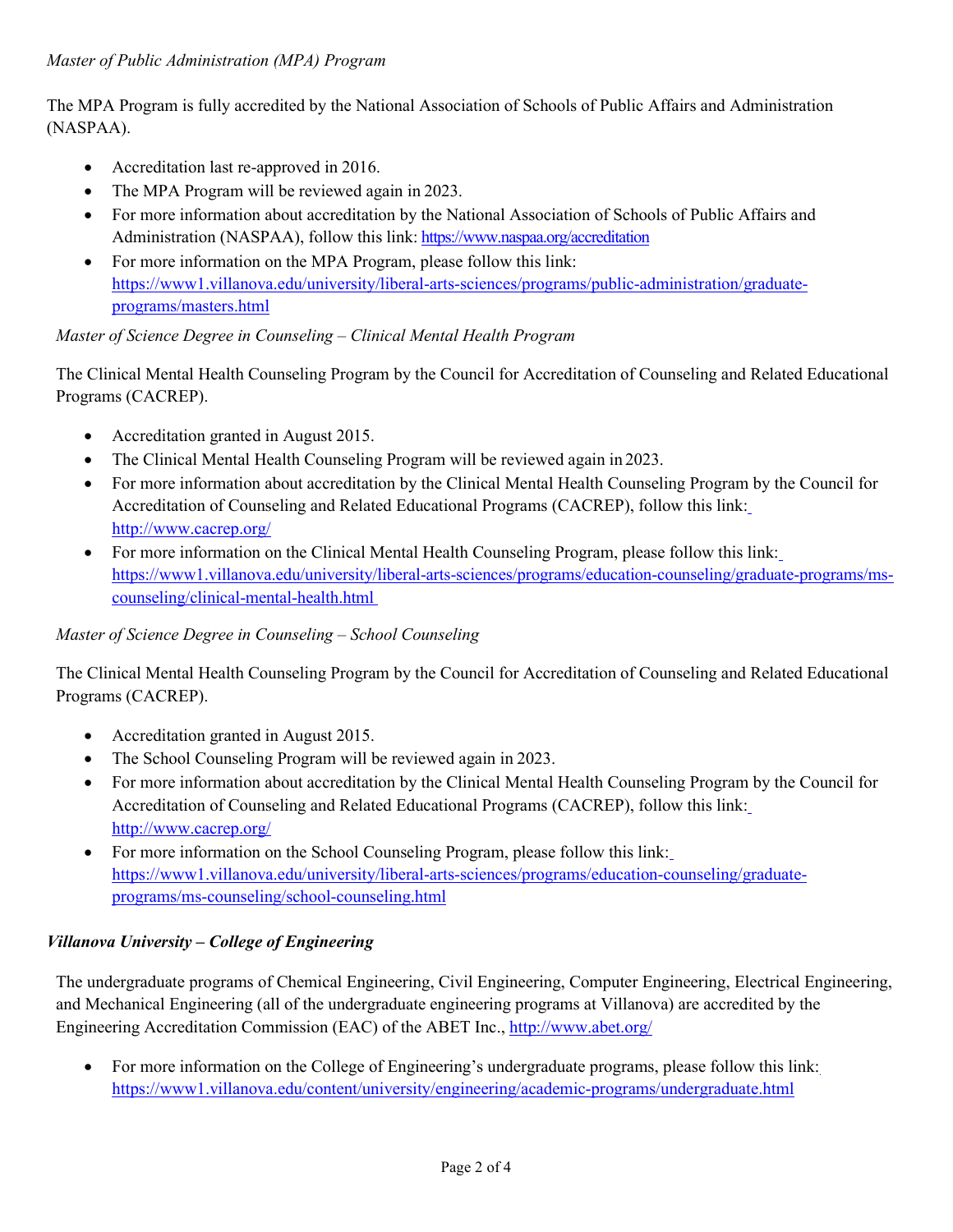# *Villanova University – M. Louise Fitzpatrick College of Nursing*

The M. Louise Fitzpatrick College of Nursing is approved by the State Board of Nursing of the Commonwealth of Pennsylvania. Upon completion of the undergraduate program, graduates are eligible to take the licensing examination (NCLEX) for professional registered nurses. This license is transferable within the United States nationally by state.

- The submission of an annual report is required and is filed accordingly. Visits can be scheduled at the discretion of the Board of Nursing and not on any regular basis. Villanova University currently has no visitsscheduled.
- For more information about accreditation by the State Board of Nursing of the Commonwealth of Pennsylvania, please follow this link: [http://www.dos.pa.gov/ProfessionalLicensing/BoardsCommissions/Nursing/Pages/Board-](http://www.dos.pa.gov/ProfessionalLicensing/BoardsCommissions/Nursing/Pages/Board-Approved-Nursing-Education-Programs.aspx#.VzJKfYLD9Ie)[Approved-Nursing-Education-Programs.aspx#.VzJKfYLD9Ie](http://www.dos.pa.gov/ProfessionalLicensing/BoardsCommissions/Nursing/Pages/Board-Approved-Nursing-Education-Programs.aspx#.VzJKfYLD9Ie)

The Bachelor of Science in Nursing, the Master of Science in Nursing, the Master of Science in Nursing, Post Master's Advanced Practice RN Certificate, and the Doctor of Nursing Practice degrees at Villanova University College of Nursing are accredited by the Commission on Collegiate Nursing Education (CCNE).

- Last re-accredited in 2019 for a 10-year period and is effective through 2029.
- For more information about accreditation by the Commission on Collegiate Nursing Education, please followthis link: <https://www.aacnnursing.org/CCNE>

The Nurse Anesthetist program is fully accredited by the Council on Accreditation (COA) of Nurse Anesthesia Educational Programs, a specialized accrediting body recognized by both the USDE and The Council for Higher Education Accreditation.

- Last re-accredited in November 2021 for a 10-year period and is effective through 2031.
- For more information about accreditation by the Council on Accreditation of Nurse Anesthesia Educational Programs, please follow this link: <https://www.aana.com/about-us/aana-affiliates/coa>

The Continuing Education Program is accredited as a provider of nursing continuing professional development by the American Nurses Credentialing Center (ANCC), Commission on Accreditation.

- Last accredited in 2021, for a full 4-year period. ANCC accreditation is effective through 2025.
- The next evaluation will occur in the fall of 2024.
- For more information about accreditation by the American Nurses Credentialing Center, Commission on Accreditation, please follow this link: https://www.nursingworld.org/organizational-programs/accreditation/

The MacDonald Center for Obesity Prevention and Education (COPE) is a Continuing Professional Education (CPE) Accredited Provider with the Commission on Dietetic Registration (CDR), the credentialing agency and organization unit of the Academy of Nutrition and Dietetics.

- The CDR certifies that COPE meets all the standards for accreditation as a Continuing Professional Education Accredited Provider and its accreditation is effective through September 30, 2023.
- For more information about accreditation by the Commission on Dietetic Registration, please follow this link[:](http://cdrnet.org/accredited-provider-information) <http://cdrnet.org/accredited-provider-information>

For more information on any of the College of Nursing's re-accreditation processes, please follow this link: <http://www1.villanova.edu/villanova/nursing/about/accreditation.html>